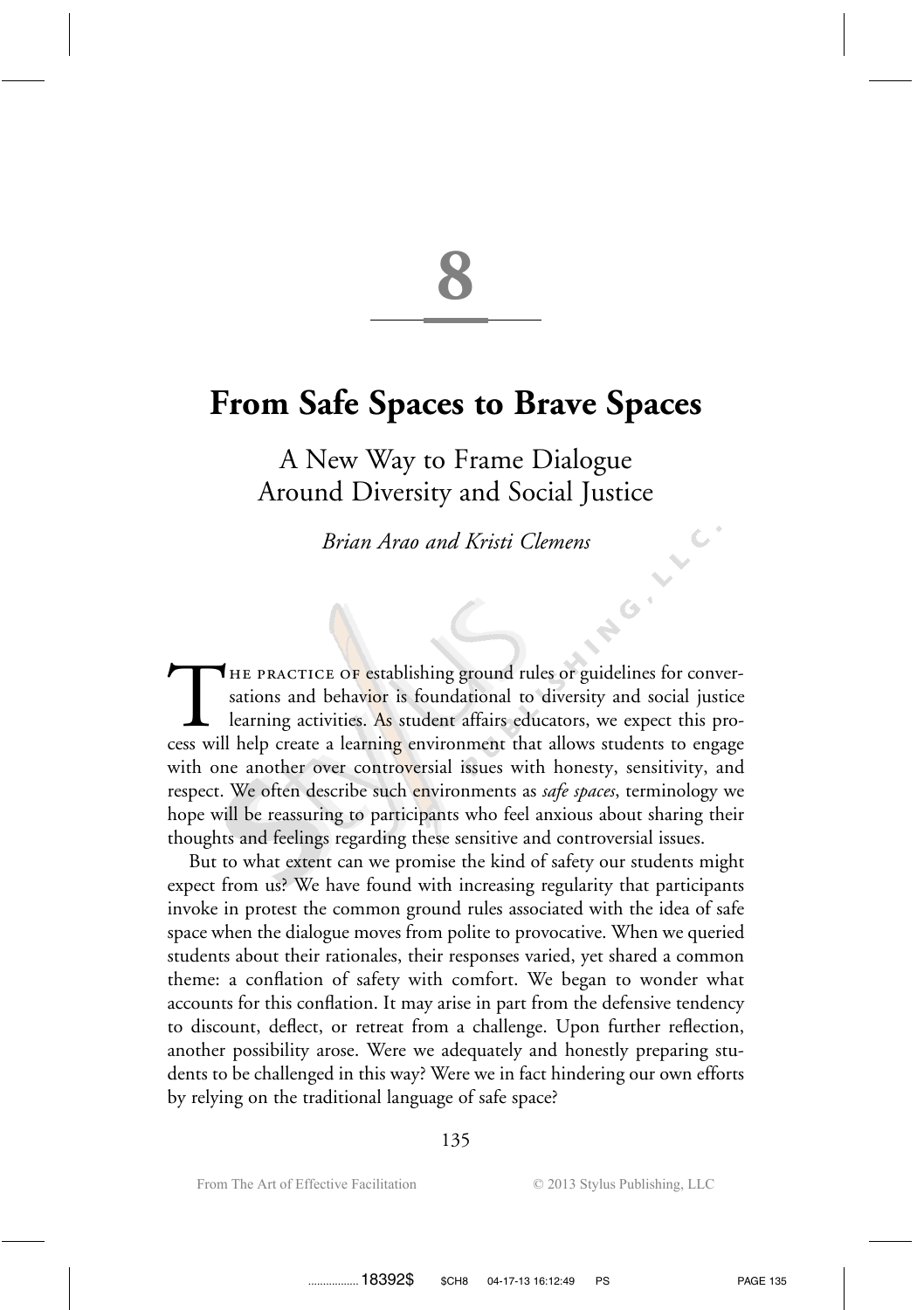As we explored these thorny questions, it became increasingly clear to us that our approach to initiating social justice dialogues should not be to convince participants that we can remove risk from the equation, for this is simply impossible. Rather, we propose revising our language, shifting away from the concept of safety and emphasizing the importance of bravery instead, to help students better understand—and rise to—the challenges of genuine dialogue on diversity and social justice issues.

### **CASE STUDY**

We first began to question and rethink the framework of safe space as colleagues working in the Department of Residential Education at New York University. The critical moment that spurred this rethinking occurred when planning and implementing aspects of our fall resident assistant training program. The department approached the task of training our resident assistants on a wide range of content areas before the start of the academic year by developing a series of 90-minute training modules. As members of our department's diversity committee, we were tasked with developing a training module on diversity and social justice. We were excited for an opportunity to channel our passion for social justice education into an important aspect of student leadership training, yet also challenged by the short session time frame of 90 minutes. Our intended learning outcomes for this module were ambitious even without the challenge of time constraints. How, we wondered, would we introduce the concepts of social and cultural identity, power, and privilege; encourage reflection on how these forces moved through and shaped their lives; and draw connections between the session content and their roles as student leaders?

Given our goals for the session, we decided to incorporate the One Step Forward, One Step Backward activity, which is also called Leveling the Playing Field and Crossing the Line. In this exercise, participants are lined up in the middle of the room. The facilitator then reads a series of statements related to social identity, privilege, and oppression; participants determine whether these statements are reflective of their lived experiences and then either step forward, step backward, or remain in place as directed. After all prompts have been read, the facilitator leads a group discussion about their interpretations of the pattern of the distribution of participants in the room. Students who hold primarily dominant group identities usually end up in the front of the room, those who hold primarily target group identities in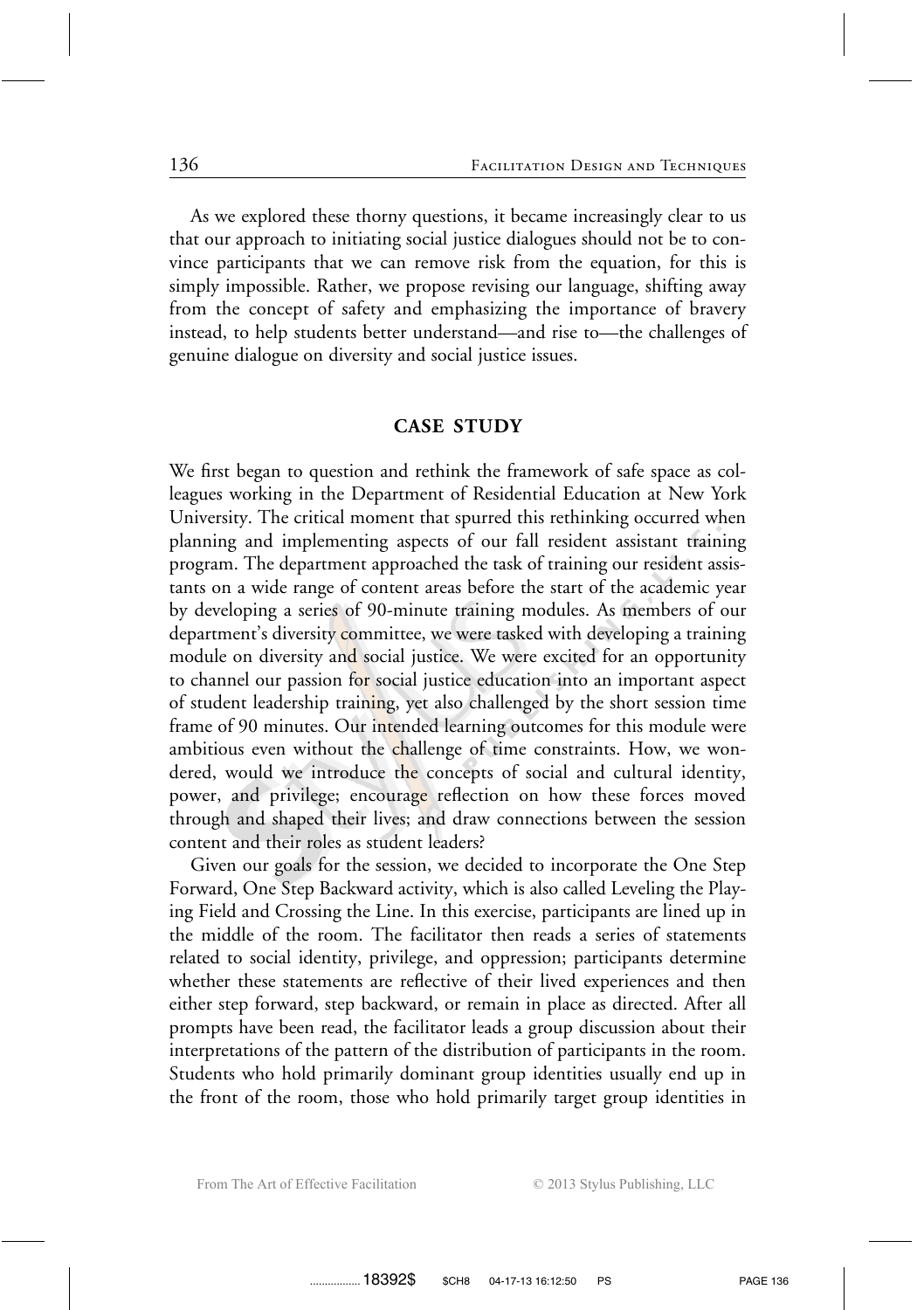the rear, and those with a more even split of dominant and target group identities in between the other two groups. The goal of the exercise is to visually illustrate the phenomenon of social stratification and injustice and how participants' own lives are thereby affected. The exercise intentionally pushes the boundaries of the participants' comfort zones in the hope of spurring them on to powerful learning about social justice issues.

After our module on diversity and social justice, we received mixed feedback about the One Step Forward, One Step Backward activity from the student participants and from our colleagues who had served as facilitators for other groups. Some participants reported they experienced heightened awareness of social justice issues as a positive result. Most, however, were critical of the activity. This critical feedback appeared largely dependent on the social identities of the participant and the degree to which their target or agent group identities held salience for them.

Participants who framed the activity primarily through their agent or dominant group identities stated they felt persecuted, blamed, and negatively judged for ending the exercise at the front of the room. Many expressed feelings of guilt about their position in the exercise (though not necessarily their privilege), as well as helplessness when hearing the emotional reactions of those who were closer to the rear of the room. Common reactions included sayings such as, ''I can't help being White'' and ''These problems aren't my fault.''

Conversely, those who framed the activity primarily through their target group identities ended up in the back of the room. Many of these participants stated their physical position at the conclusion of the exercise was a painful reminder of the oppression and marginalization they experience on a daily basis. Whereas their agent group peers expressed surprise at the pattern of distribution, many of the target group participants stated they predicted the result of the activity from the beginning. Like their agent group peers, the target group participants voiced frustration with the activity, though their feelings tended to stem from a sense of being placed in the familiar role of educator for agent group members—a role they felt was inevitably theirs but one that made them feel angry, sorrowful, and in some cases, afraid of the repercussions.

Interestingly, a critique shared by many participants across target and agent group identities was that they experienced the activity as a violation of the safe space ground rules established with each participant group at the outset of the module. The profound feelings of discomfort many of them experienced were, in their view, incongruent with the idea of safety.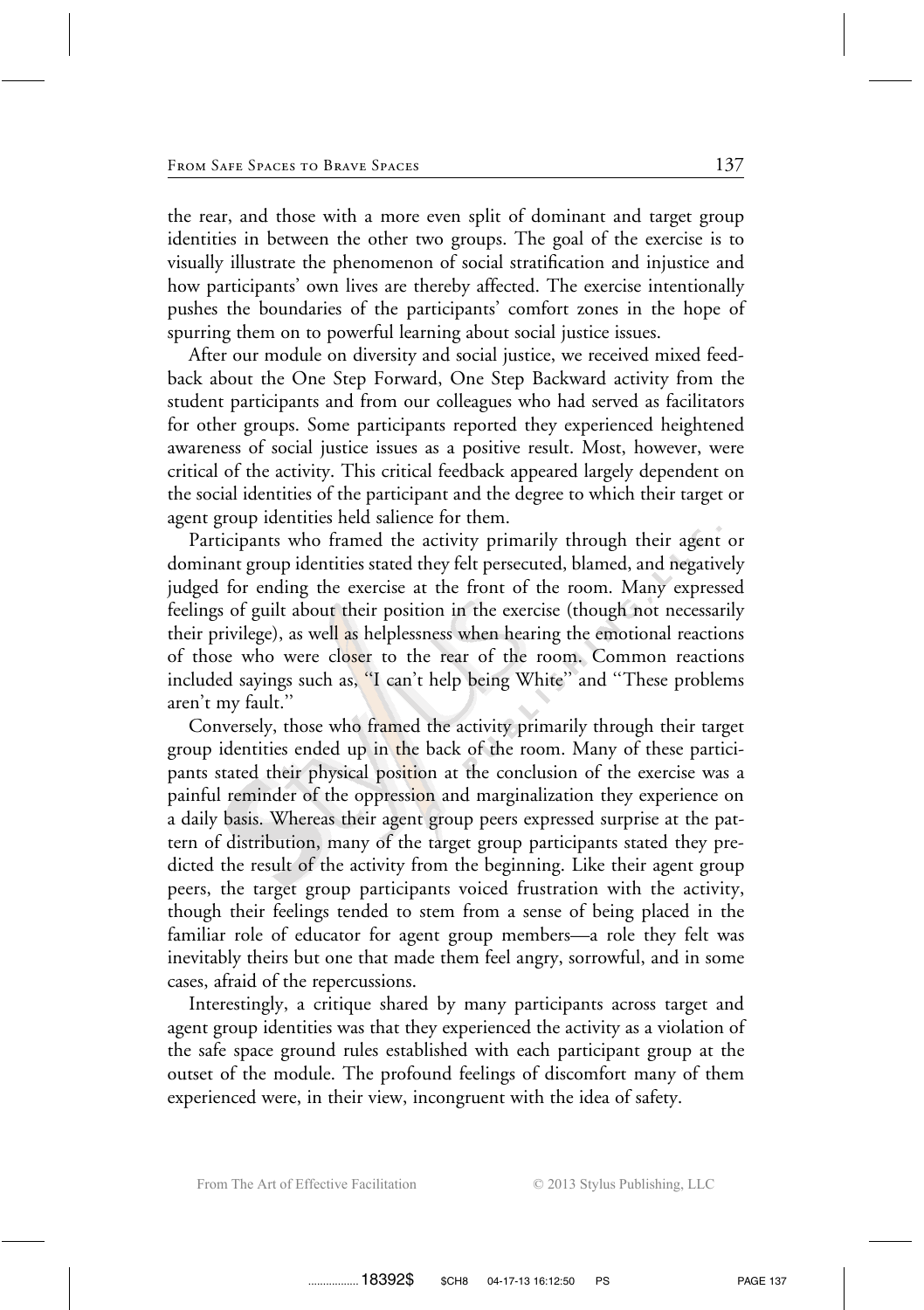It was apparent to us that on the whole our session had missed the mark with respect to our intended outcomes, sparking the first of many long discussions between us. Although it was tempting to simply lump the critiques together as the typical resistance you can expect when talking to folks about power and privilege, we knew this was an oversimplification that would not result in improved pedagogical practice or richer learning for our students. What was the critical flaw in our design? Did we select the wrong activities or place them in the wrong sequence? Did we do a poor job of training our colleagues to facilitate the session? While mining these questions resulted in some useful insights—for example, we no longer use the One Step Forward activity as part of our facilitation practice, primarily because we are troubled by its potential to revictimize target group members—we continually returned to the quandary of safe space. Was it the activity that had made our students feel unsafe, or did this sense of danger originate somewhere else? It was here that we began to more closely examine the conventional wisdom of safety as a prerequisite for effective social justice education and question to what degree the goal of safety was realistic, compatible, or even appropriate for such learning. What is meant by the concept of safety, and how does that change based on the identities in the room?

### **DEFINING AND DECONSTRUCTING SAFE SPACE**

Many scholars have described visions of safe space as it relates to diversity and social justice learning environments. Among them are Holley and Steiner (2005), who described safe space as an ''environment in which students are willing and able to participate and honestly struggle with challenging issues'' (p. 49). Staff at the Arizona State University Intergroup Relations Center described the contours of safe space in more detail, with a stated objective of creating ''an environment in which everyone feels comfortable expressing themselves and participating fully, without fear of attack, ridicule, or denial of experience'' (as cited by National Coalition for Dialogue & Deliberation, n.d., §S). To create such spaces, ''participants need some basic discussion guidelines in order to develop trust and safety'' (Hardiman, Jackson, & Griffin, 2007, p. 54).

Consistent with the literature, we believe facilitators of social justice education have a responsibility to foster a learning environment that supports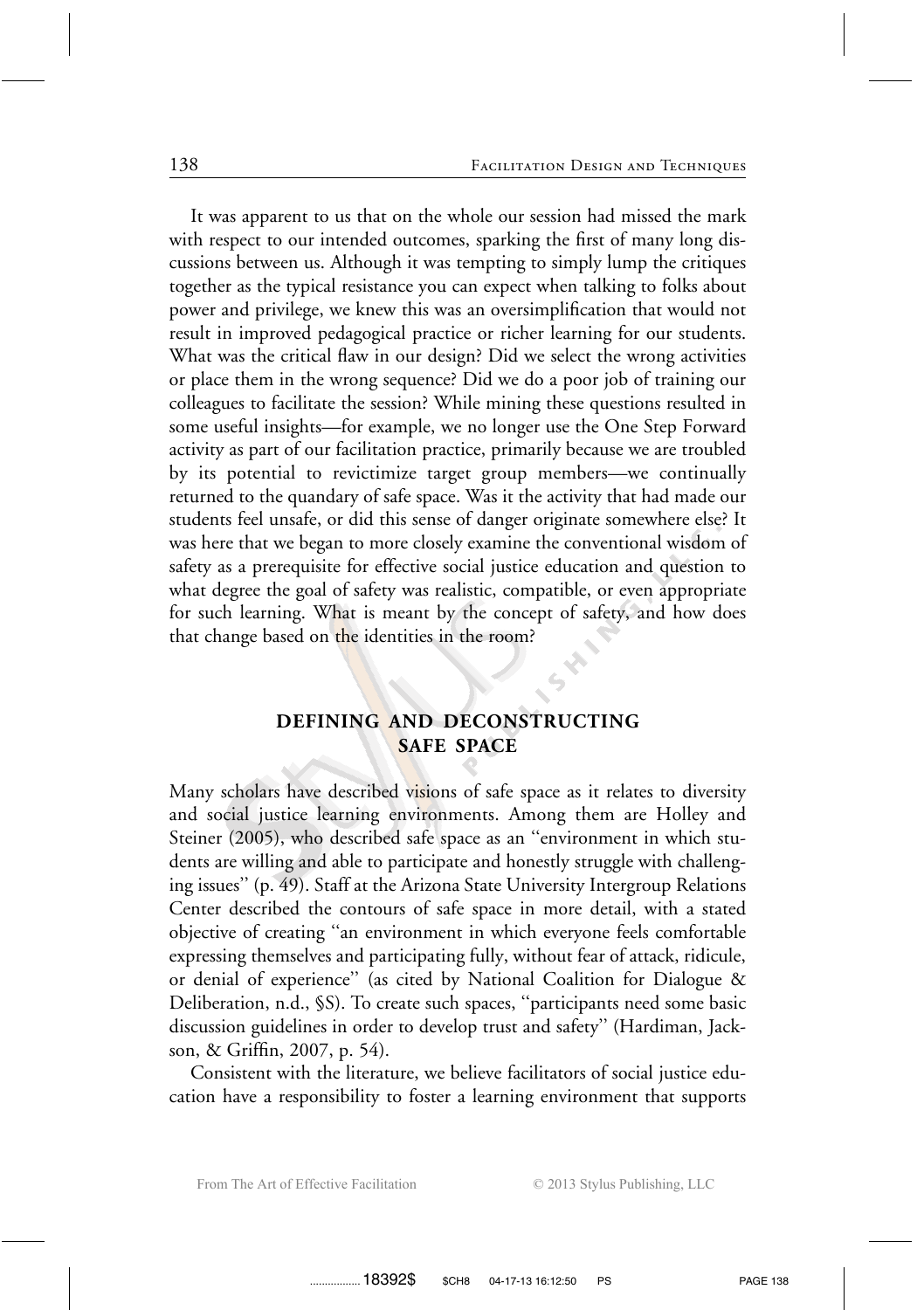participants in the challenging work of authentic engagement with regard to issues of identity, oppression, power, and privilege. Student development theorists assert that to support this kind of learning, educators must take care to balance contradiction to a student's current way of thinking with positive encouragement to explore new ways of thinking (Baxter Magolda, 1992; Kegan, 1982; King & Kitchener, 1994; Sanford, 1966). Further, we share the conviction that violence of any kind—physical, emotional, and psychological—is antithetical to the aims of social justice work; indeed, we see the use of violence to achieve one's goals as a patriarchal norm that should be challenged through such work. As such, we see great value in many of the tenets of safe space as well as the common practice of setting expectations, often called *ground rules*, with the learning group regarding how we will engage with one another on these subjects.

We question, however, the degree to which safety is an appropriate or reasonable expectation for any honest dialogue about social justice. The word *safe* is defined in the Merriam-Webster Online Dictionary as ''free from harm or risk . . . affording safety or security from danger, risk, or difficulty . . . unlikely to produce controversy or contradiction" (Safe, 2010). We argue that authentic learning about social justice often requires the very qualities of risk, difficulty, and controversy that are defined as incompatible with safety. These kinds of challenges are particularly unavoidable in participant groups composed of target and agent group members. In such settings, target and agent group members take risks by participating fully and truthfully, though these risks differ substantially by group membership and which identities hold the most salience for a given participant at a given time.

For agent group members, facing evidence of the existence of their unearned privilege, reflecting on how and to what degree they have colluded with or participated in oppressive acts, hearing the stories of pain and struggle from target group members, and fielding direct challenges to their worldview from their peers can elicit a range of negative emotions, such as fear, sorrow, and anger. Such emotions can feed a sense of guilt and hopelessness. Choosing to engage in such activity in the first place, much less stay engaged, is not a low-risk decision and, therefore, is inconsistent with the definition of *safety* as being free of discomfort or difficulty.

Indeed, the unanticipated discomfort and difficulty many agent group members experience as a result of participation in a social justice learning activity can also lead to resistance and denial. Here, the truth of how power and privilege have moved in one's life is rejected, and energy is redirected toward critiquing the activity (rather than the content) as the source of her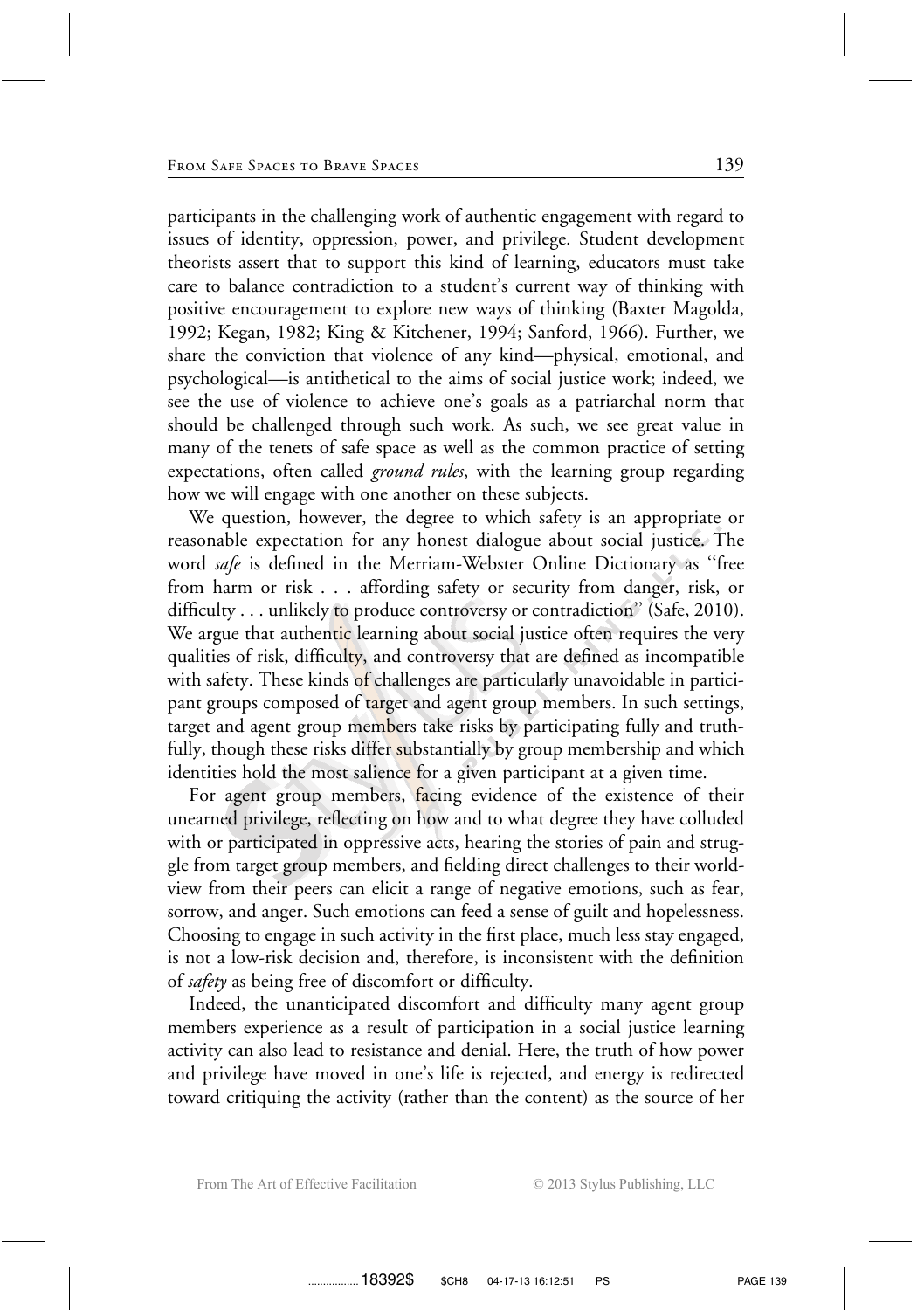or his discomfort or explaining away others' experiences as springing not from oppression but from some other more benign source, disconnected from oneself. In this manner, the language of safety may actually encourage entrenchment in privilege, which we may be able to curtail more effectively by building conditions in which agent group members understand and expect from the outset that challenge is forthcoming.

Further, it is our view that the agent group impulse to classify challenges to one's power and privilege as actions that detract from a sense of safety is, in itself, a manifestation of dominance. For example, Wise (2004), in his essay critiquing Whites' insistence on safety as a condition of their participation in a cross-racial dialogue about racism, describes this expectation as ''the ultimate expression of White privilege"  $($  15), whereby Whites attempt to define for others—and especially people of color—how they wish to be confronted about issues of race and racism. People of color are then expected to constrain their participation and interactions to conform to White expectations of safety—itself an act of racism and White resistance and denial. In this manner, we suggest that the language of safety contributes to the replication of dominance and subordination, rather than a dismantling thereof. This assertion does not mean we believe anything goes is a better approach; rather, we suggest we do participants a disservice by reinforcing expectations shaped largely by the very forces of privilege and oppression that we seek to challenge through social justice education.

Members of the target group are even more disserved by well-intentioned efforts to create safety. Target group members may, in fact, react with incredulity to the very notion of safety, for history and experience has demonstrated clearly to them that to name their oppression, and the perpetrators thereof, is a profoundly unsafe activity, particularly if they are impassioned (Leonardo & Porter, 2010). They are aware that an authentic expression of the pain they experience as a result of oppression is likely to result in their dismissal and condemnation as hypersensitive or unduly aggressive (Sparks, 2002). This dilemma looms large for target group members in any socialjustice-related learning activity; reflecting on and sharing their direct experiences with oppression, and listening to dominant group members do the same, will likely result in heightened pain, discomfort, and resentment. These feelings alone are inconsistent with the definition of *safety* and exacerbated by ground rules that discourage them from being genuinely voiced lest they clash with agent group members' expectations for the dialogue.

Indeed, the pervasive nature of systemic and institutionalized oppression precludes the creation of safety in a dialogue situated, as it must be, within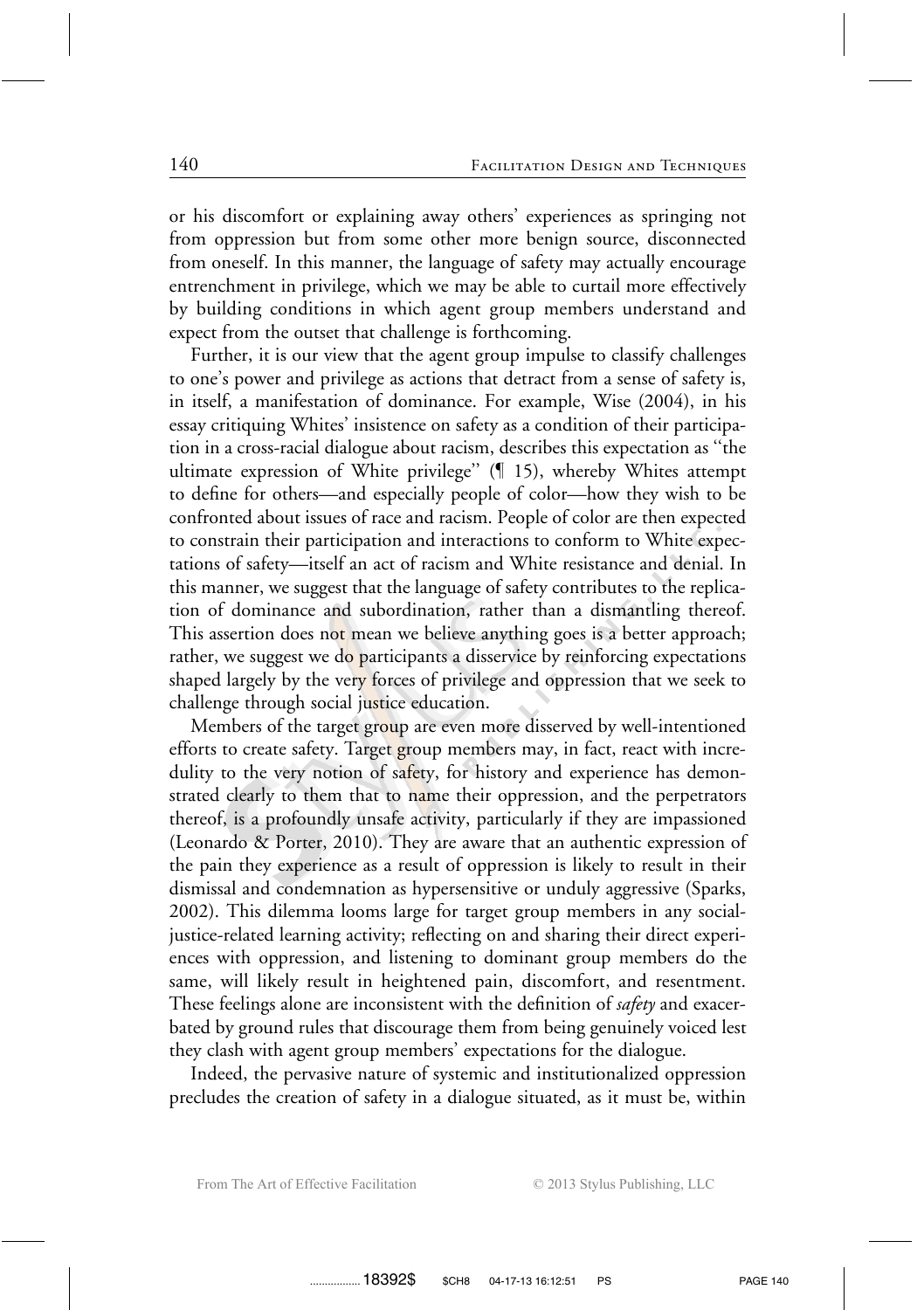said system. As Wise (2004) observed with respect to race, ''This country is never safe for people of color. Its schools are not safe; its streets are not safe; its places of employment are not safe; its health care system is not safe''  $($ [ 35).

Though Wise focuses on racism, we argue that his formulation about safety can also be applied to examinations of sexism, homophobia, heterosexism, ableism, religio-spiritual oppression, ageism, U.S.-centrism, and other manifestations of oppression. Viewed through this lens, we see that assurances of safety for target group members are just as misguided as they are for agent group members.

We have come to believe, as argued by Boostrom (1998), that we cannot foster critical dialogue regarding social justice

by turning the classroom into a ''safe space'', a place in which teachers rule out conflict. . . . We have to be *brave* [emphasis added] because along the way we are going to be ''vulnerable and exposed''; we are going to encounter images that are ''alienating and shocking''. We are going to be very unsafe. (p. 407)

## **BRAVE SPACE: AN ALTERNATIVE FORMULATION AND FACILITATION PRACTICE**

As we developed alternatives to the safe space paradigm, we were influenced by Boostrom's (1998) critique of the idea of safe space, and in particular his assertion that bravery is needed because ''learning necessarily involves not merely risk, but the pain of giving up a former condition in favour of a new way of seeing things'' (p. 399). Some scholars have suggested that pedagogies of fear (Leonardo & Porter, 2010) or discomfort (Boler, 1999; Redmond, 2010) are in closer practical and philosophical alignment with this kind of learning. Although these provocative theories were useful to us, our primary inspiration was from the concept of ''courageous conversations about race'' (Singleton & Hays, 2008; Singleton & Linton, 2006; Sparks, 2002), a strategy developed specifically to encourage taking risks in dialogues focused on the topic of race and racism. These ideas affirmed our decision to make a small but important linguistic shift in our facilitation practice, whereby we seek to cultivate brave spaces rather than safe spaces for group learning about a broad range of diversity and social justice issues. By revising our framework to emphasize the need for courage rather than the illusion of safety, we better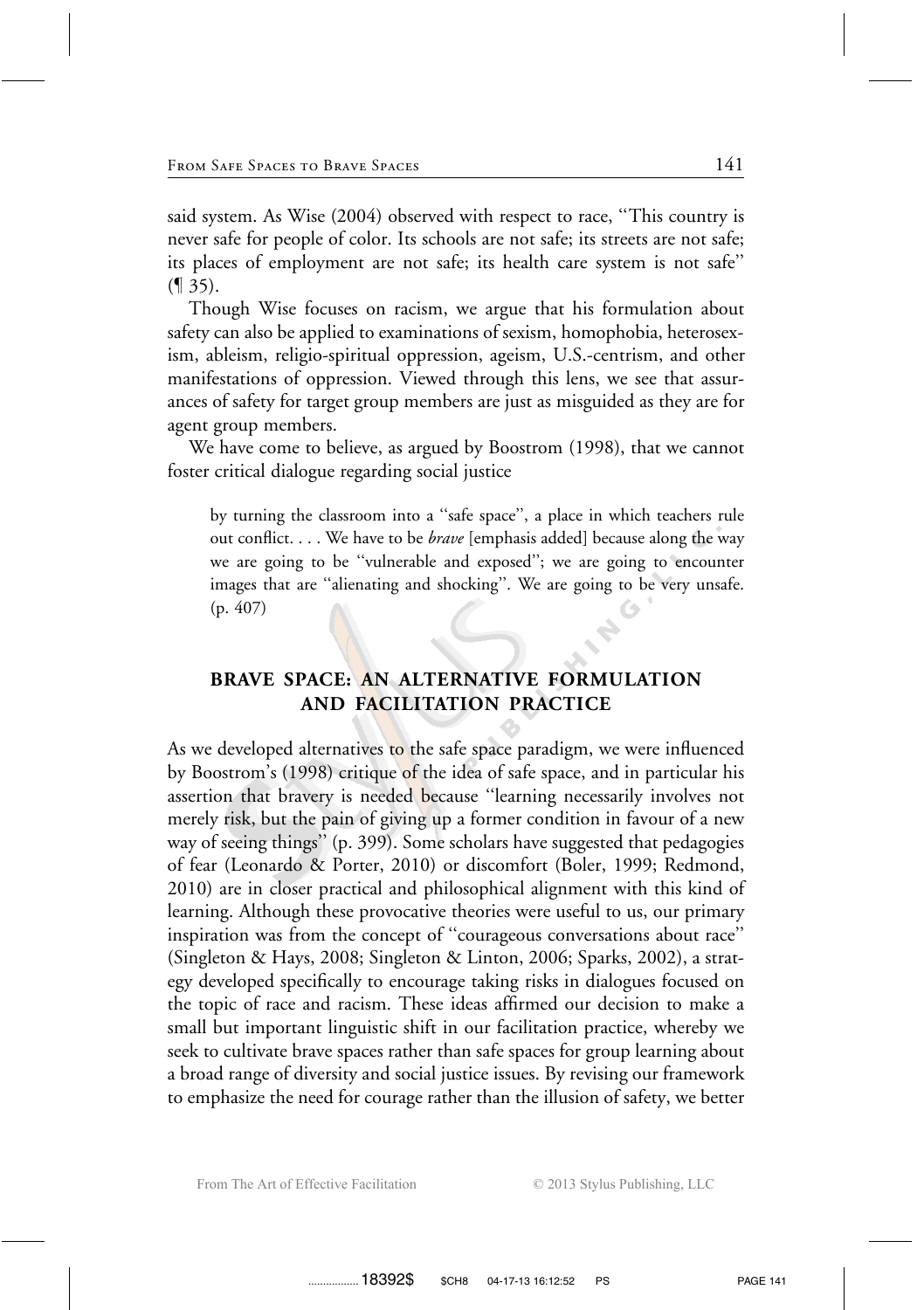position ourselves to accomplish our learning goals and more accurately reflect the nature of genuine dialogue regarding these challenging and controversial topics.

We have found that the simple act of using the term *brave space* at the outset of a program, workshop, or class has a positive impact in and of itself, transforming a conversation that can otherwise be treated merely as setting tone and parameters or an obligation to meet before beginning the group learning process into an integral and important component of the workshop. *Brave space* is usually a novel term for our students or participants, especially those who are familiar with the idea of safe space, and frequently piques their curiosity. In response, we often ask participants why they think we use the term *brave space* instead of *safe space*, with the goal of involving their critical lenses immediately. It is common for participants to respond by unpacking the idea of safety much like we did as we developed the brave space framework. Creating this space for the participants to make their own meaning of brave space, in addition to sharing our own beliefs as facilitators, can lead to rich learning in alignment with our justice-related objectives.

This process of actualizing brave space in a social justice learning activity continues, appropriately, with the establishment of ground rules. There are many different techniques for establishing ground rules. Often, the mode selected is dependent upon the total amount of time allotted for the learning activity. If time is relatively short, the facilitators may choose to advance a predetermined list of ground rules to preserve limited discussion time for other aspects of the activity. Alternatively, when time permits, facilitators may lead a conversation in which the participants generate their own list of ground rules. A hybrid version of both approaches is another possibility, whereby the facilitators suggest some ground rules and invite participants to ask questions about these as well as share additional ground rules of their own. In any case, facilitators will likely seek commitment from the group to adhere to these ground rules throughout the activity, although they may also indicate the rules can be revisited and revised as needed as the activity progresses.

We strongly encourage facilitators who use the brave space framework to strive for protracted dialogue in defining *brave space* and setting ground rules, treating this conversation not as a prelude to learning about social justice but as a valuable part of such learning. We have found that so doing allows us as facilitators to demonstrate openness to learning from participants, thereby disrupting and decentering dominant narratives in which knowledge flows one way from teachers to students. A collectivist approach,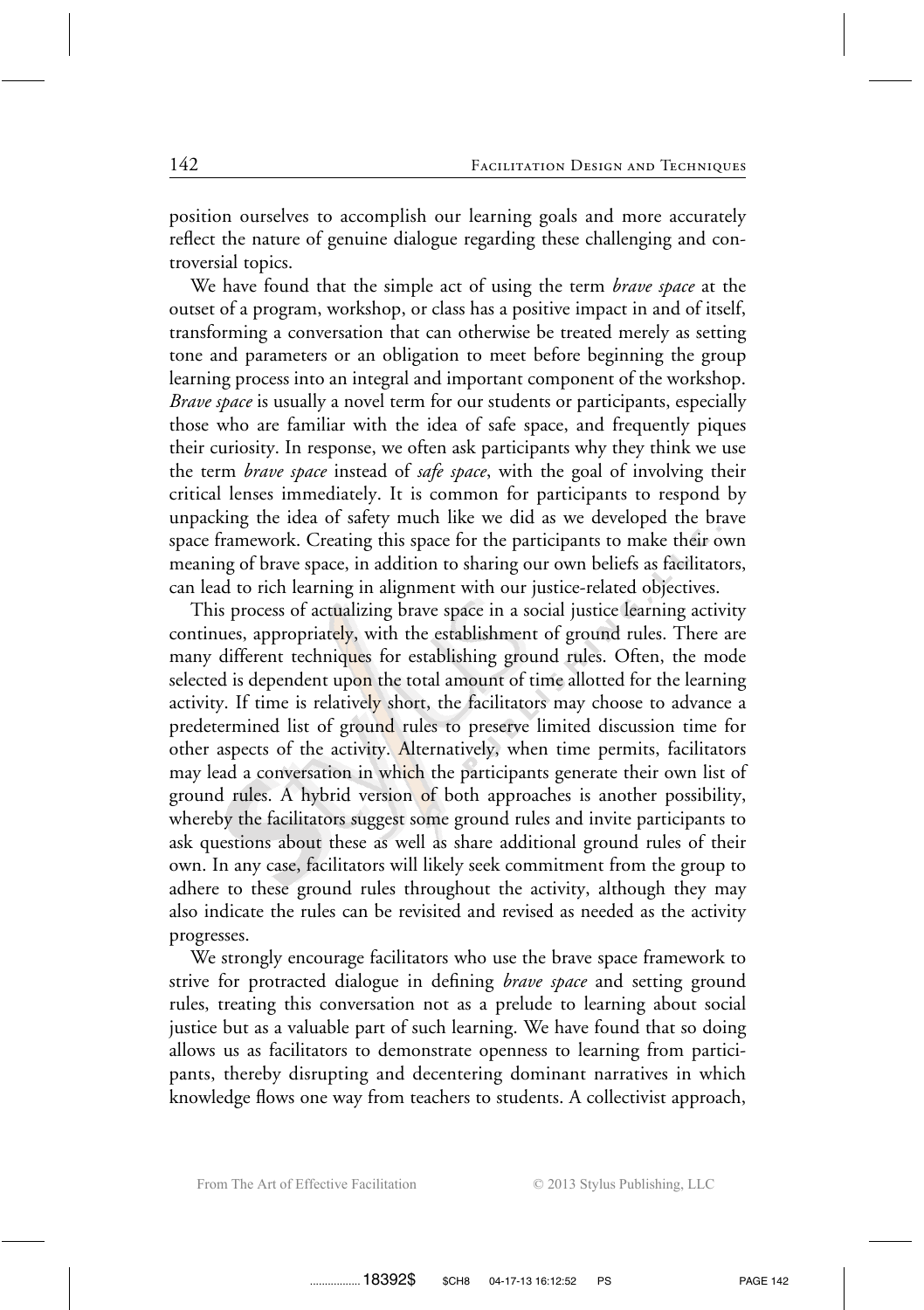wherein all participants have the opportunity to shape the group norms and expectations, is more consistent with the overall goal of social justice education than one in which the facilitators dictate the terms of learning (Freire, 1970; hooks, 1994).

Whatever methodology is used to create ground rules, commonly used ground rules include ''agree to disagree,'' ''don't take things personally,'' "challenge by choice," "respect," and "no attacks." We believe that unexamined, these common ground rules may contribute to the conflation of safety and comfort and restrict participant engagement and learning. In the section that follows, we discuss these common ground rules and characteristics of safe spaces. We also offer some alternatives and examples for processing the complexity of these guidelines that are more consistent with social justice education goals and the establishment of brave spaces. In setting up guidelines for social justice conversations, we aim to encourage participants to be brave in exploring content that pushes them to the edges of their comfort zones to maximize learning. We offer all of these to support facilitators in thinking critically about how ground rules can help or hinder students in full and truthful engagement.

*Common Rule 1: Agree to disagree*. Implicit in this common ground rule is that disagreements often occur in dialogues about diversity and social justice. We welcome the voicing of disagreement and encourage students to offer contrasting views. However, we believe that agreeing to disagree can be used to retreat from conflict in an attempt to avoid discomfort and the potential for damaged relationships. We often hear students say, ''I'm not going to change my mind, and neither are they; what is the point of continuing to talk?" In our view, some of the richest learning springs from ongoing explorations of conflict, whereby participants seek to understand an opposing viewpoint. Such exploration may or may not lead to a change or convergence of opinions or one side winning the debate, but neither of these is among our objectives for our students; we find these outcomes to be reflective of a patriarchal approach to conflict, in which domination and winning over others to one's own point of view is the goal.

Further, we believe that agreeing to disagree in a conversation about social justice not only stymies learning for all participants, it can also serve to reinforce systems of oppression by providing an opportunity for agent group members to exercise their privilege to opt out of a conversation that makes them uncomfortable. Consider, for example, a workshop focused on the topic of sexism. The participants are engaging in a lively and contentious discussion about how sexism has an impact on leadership and employment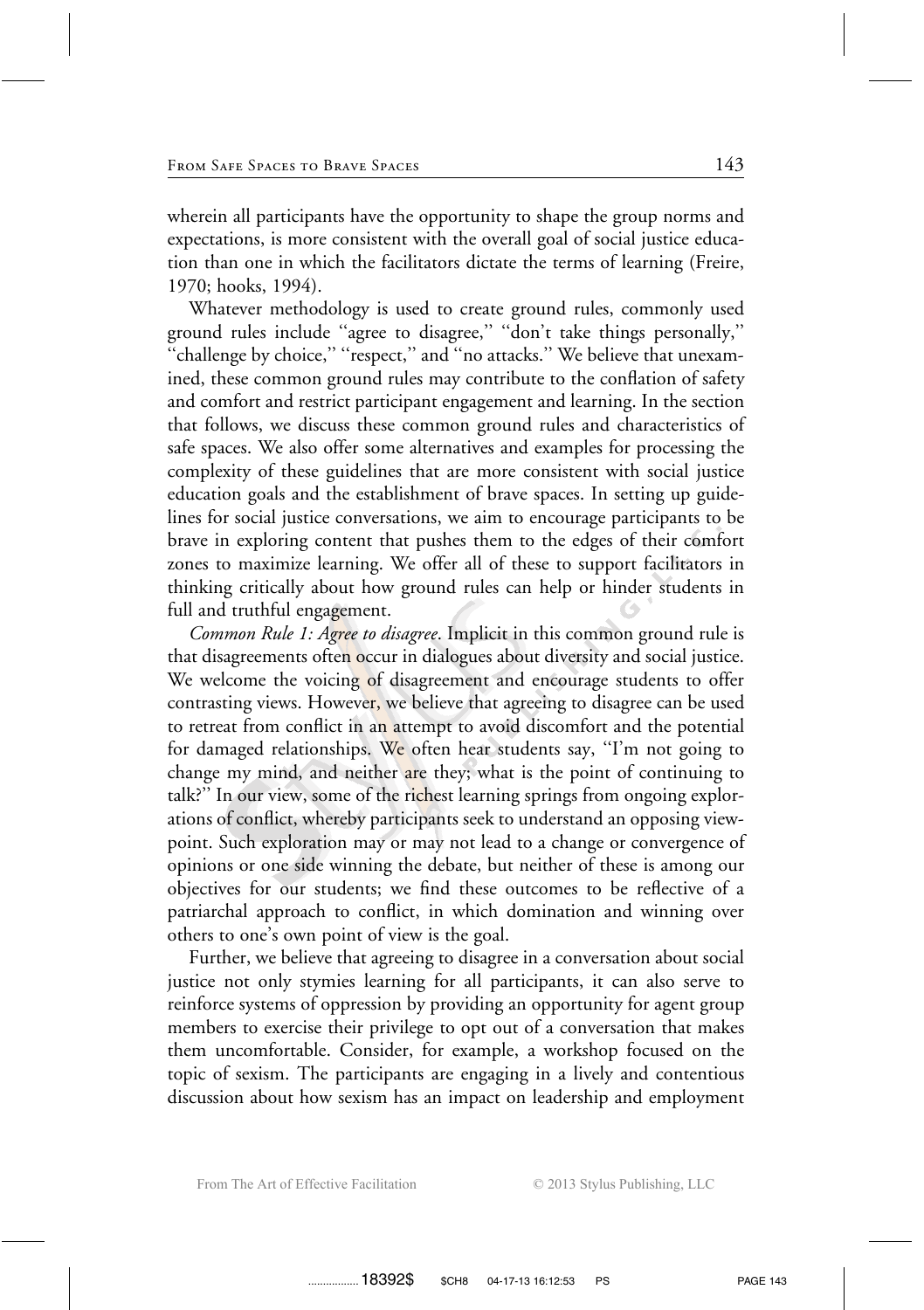opportunities for women in the United States. Many of the women, and some of the men, in the room have shared statistics indicating that women are underrepresented in positions of leadership and still paid less than men for the same work. Most of the men in the room contest this view and offer high-profile examples of women who have "made it." Weary of the backand-forth conflict, the men invoke the rule of agreeing to disagree. The conversation is halted, and the result is that the system of sexism that continues to confer unearned privileges to men and restrict freedom and opportunities for women is left unexamined. This outcome is harmful for all involved, but women carry the largest part of that burden.

An alternative rule is needed, one that inspires courage in the face of conflict and continues rather than stops the dialogue process. Without such a guideline, we are compromised in our ability to facilitate learning that advances social justice for all people. To this end, we suggest that facilitators explore the concept of controversy with civility and how it may prove a stronger fit with the goal of dialogue. *Controversy with civility*, a term drawn from the social change model of leadership development (Astin & Astin, 1996), is ''a value whereby different views are expected and honored with a group commitment to understand the sources of disagreement and to work cooperatively toward common solutions'' (p. 59). We find this proposed rule to be in much closer alignment with our philosophy of social justice education than agreeing to disagree. It frames conflict not as something to be avoided but as a natural outcome in a diverse group. Moreover, it emphasizes the importance of continued engagement through conflict and indicates that such activity strengthens rather than weakens diverse communities.

As we discuss later, it is important to note that the word *civility*, in our view, allows room for strong emotion and rigorous challenge. It does not require target group members to restrain their participation to prevent agent group members from disengaging. It does, however, require target and agent group members to be attentive to the ways patriarchal societies socialize their members to view aggression and dominance as normative means to approach conflict and to use care to avoid replicating oppressive behaviors while engaged in the pursuit of justice for all people.

*Common Rule 2: Don't take things personally*. We see this often-used rule as closely related to two other common rules: no judgments and it's okay to make mistakes. Invoking these rules seems to be intended to encourage participants to become involved dispassionately to maintain safety in the learning environment—in other words, safe spaces. Moreover, it also primes participants for the inevitability of missteps while they are exploring social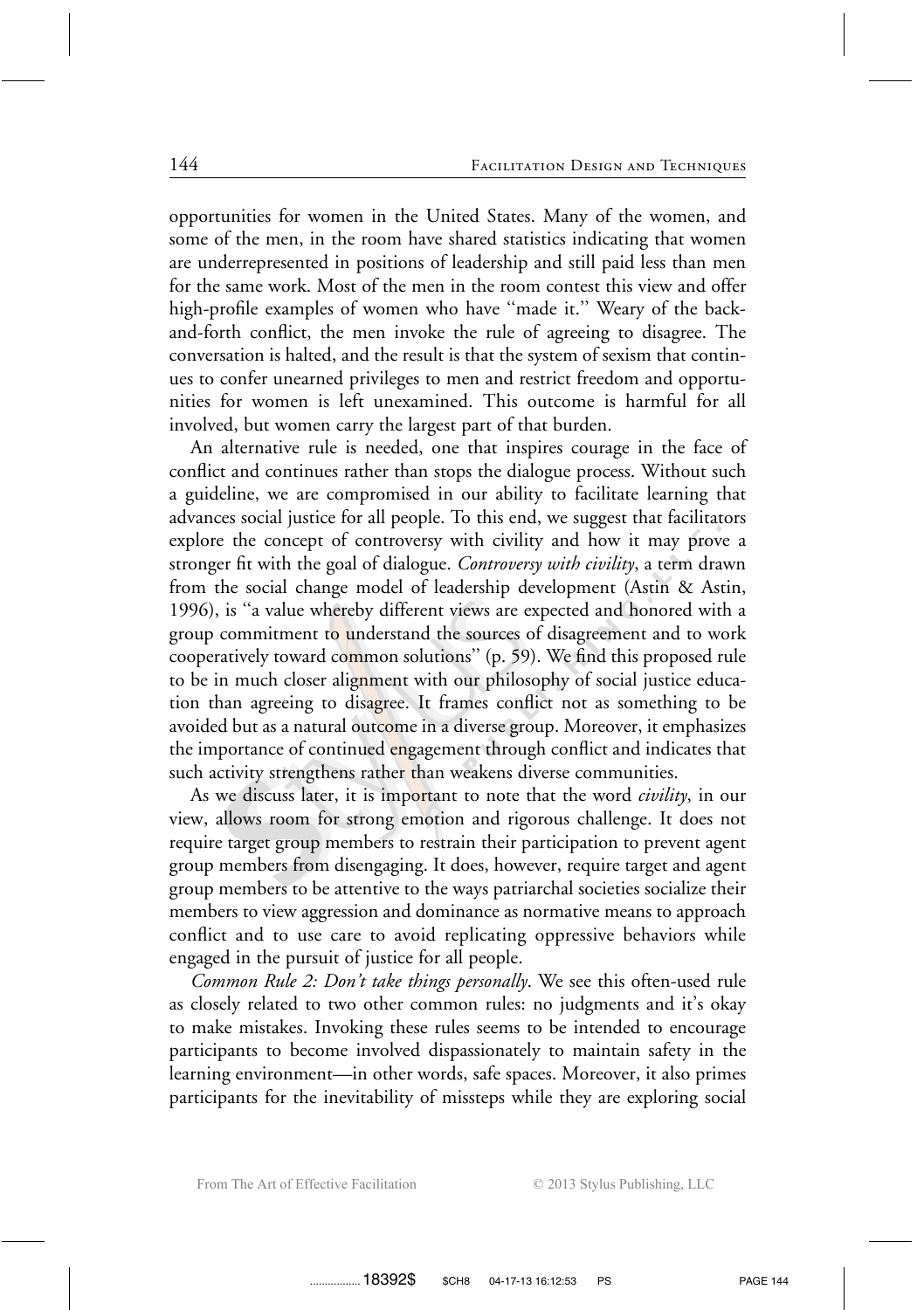justice issues. These rules may be very reassuring to participants who are concerned that at some point in the activity they will betray ignorance attributable to one of their agent group memberships and do not wish to be labeled or dismissed by their peers as sexist, racist, ableist, and so forth. So reassured, they may participate and engage with less fear and greater honesty.

We share the desire for authenticity and see value in the acknowledgment that human beings are imperfect and should not be expected to behave otherwise. However, we have a number of problems with the use of these rules to ground a social justice dialogue. First, they fail to account for another truth we hold about human beings: although we have some choice in how we respond to and express our emotions, we do not have control over which ones we experience at any given time and to what degree. We suggest that the view we can and should demonstrate such control is reflective of patriarchy, whereby emotional restraint—a normatively masculine behavior—is unjustly overvalued.

Further, we argue that these rules shift responsibility for any emotional impact of what a participant says or shares to the emotionally affected people. Those affected are now expected to hide their feelings and process them internally; the rules may even imply to these participants that their feelings are because of some failing on their part. According to the rules, the affected parties are only permitted to react outwardly in a manner that does not imply negative judgment of the participant who has caused the impact, lest this person be shamed into silence. The affected people are in this way doubly affected—first by the event that triggered their emotions and then again by the responsibility for managing them. These rules also prevent the person who caused the impact from carrying a share of the emotional load and preclude the possibility of meaningful reflection on her or his actions.

In our analysis, these rules do not protect any participants' safety and certainly not that of the target group members, who are more often than not the affected and silenced participants. Rather, they preserve comfort for agent group members, who may allow their power and dominance to show without having it reflected to them and without being held accountable for it. We are careful here to avoid saying that agent group members are served by such a rule; we believe it protects their privilege, but in so doing it also does them a disservice. None of these outcomes is consistent with our view of social justice, so we choose different language—*own your intentions and your impact—*to ground our pedagogy. This language acknowledges that intention and impact matter. It also makes clear that the impact of our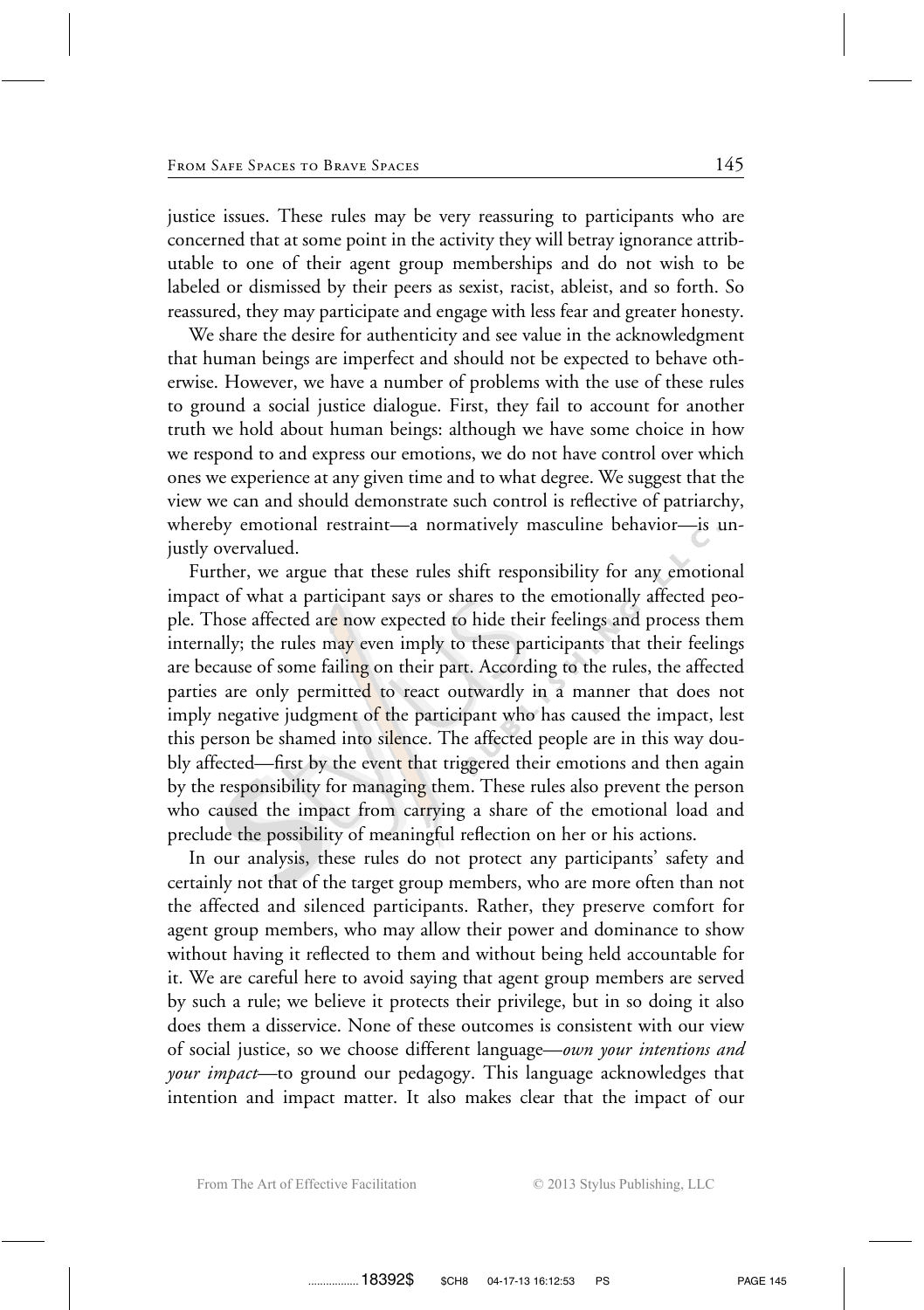actions is not always congruent with our intentions and that positive or neutral intentions do not trump negative impact.

For example, in a conversation about gender expression, gender normative or cisgender people (those whose gender expression aligns with dominant social expectations of their biological sex) may inadvertently cause pain to transgender participants by expressing incredulity about how a biologically male person could be a woman. If the trans participants have been supported in choosing to approach controversy with civility by letting it be known they have been harmed and why, there are now opportunities where silence would have left only closed doors and untouched systems of oppression. The trans participants have not been forced, as is so often the case, into silence but rather have exercised agency by participating truthfully. The gender normative participants are aware they have caused harm and can seek to better understand how and why they did so and what role their privilege as gender normative people has played in creating the gap between intention and impact. All participants, if they so choose, can better explore with one another ways to challenge the social scripts that frame gender as binary and essentially as indistinguishable from biological sex. These results would have been discouraged in an environment in which the trans students were directed to not take things personally.

*Common Rule 3: Challenge by choice*. This guideline emerged in the field of adventure education and outdoor learning and has since been widely applied in social justice education. Challenge by choice means individuals will determine for themselves if and to what degree they will participate in a given activity, and this choice will be honored by facilitators and other participants (Neill, 2008). The principle of challenge by choice highlights what we view as an important truth in social justice education. Though a given activity or discussion question may provide a challenging opportunity for participant learning, much of that learning may be internal. Students may not externalize evidence of the degree to which they are engaged, but this does not mean they are not wrestling with difficult questions or critically examining how privilege moves in their lives and the lives of others. Further, we recognize this kind of engagement cannot be forced. As facilitators, we might make a pointed observation or pose a provocative question in hopes of spurring such engagement. For example, during a conversation about the controversy over same-sex marriage, we might say, ''We notice that only folks who have identified as lesbian or gay have said anything in this conversation; we'd like to invite anyone who identifies normatively with respect to sexual orientation to share their thoughts.'' However, we understand it is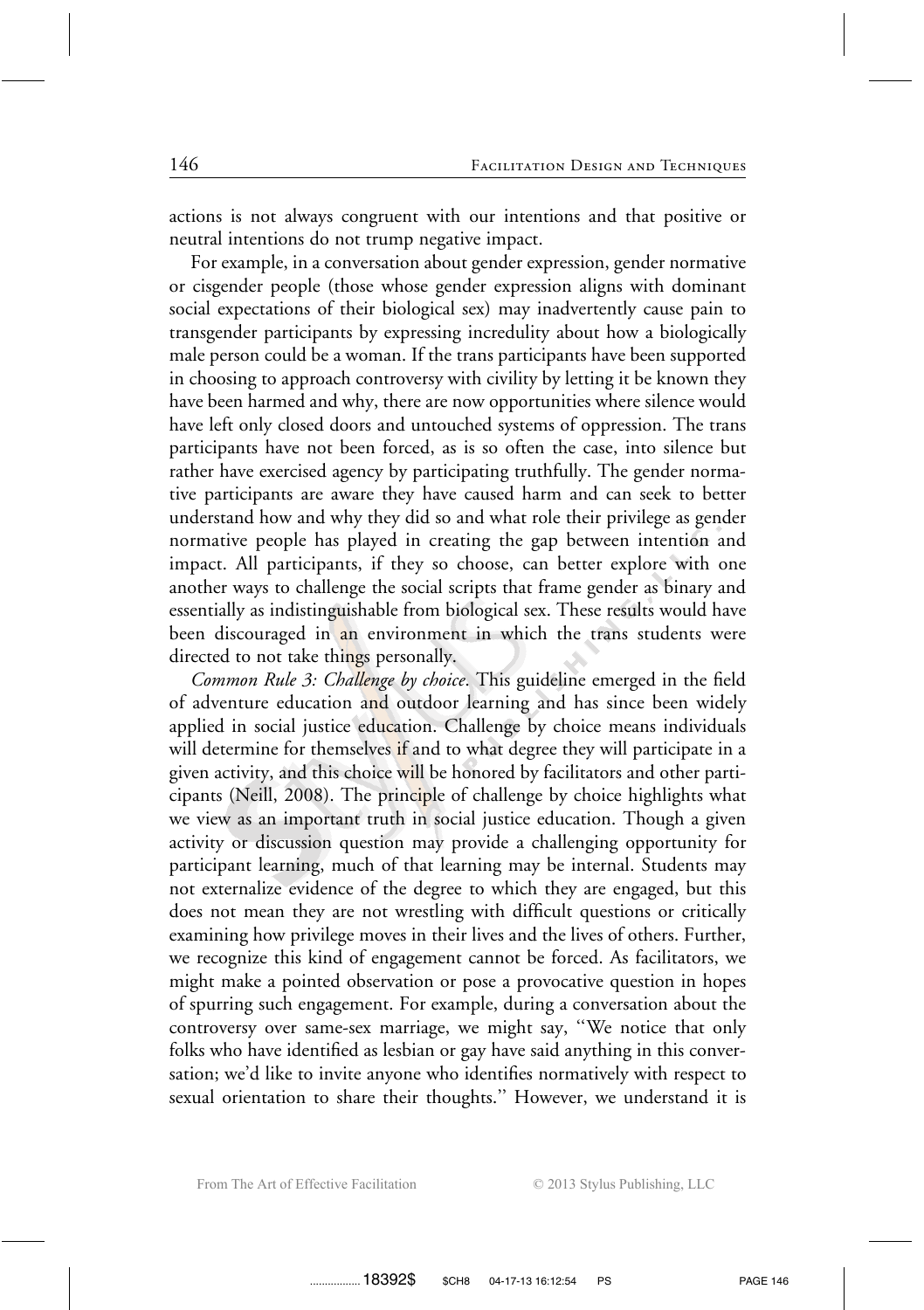ultimately in the participants' hands to decide whether they respond and to what extent they will push the boundaries of their comfort zones.

Given this reality we believe it is important to do more than simply affirm it by establishing challenge by choice as a ground rule. We believe it is also necessary to actively encourage participants to be aware of what factors influence their decisions about whether to challenge themselves on a given issue. We see this awareness as being particularly important for agent group members. Returning to our example of the same-sex marriage conversation, silence from heterosexual participants could signify any number of things. Some of them might have been thinking deeply about what it means to their being able to enter a civil marriage with their chosen partner, while others could not. Some might have even been formulating a thought to share with the group. Some might have been very uncomfortable with the topic and decided they were unable to rise to the challenge of discussing it.

In the latter case, it is our hope the internal process does not stop at the decision not to accept the challenge. Therefore, when discussing challenge by choice, we also ask participants to think about what keeps them from challenging themselves. Do they hold what they believe is an unpopular viewpoint? Are they fearful of how others will react to their thoughts? Are they simply tired and not able to formulate a thoughtful contribution that day? Whatever the reason, we hope our participants will be attentive to it.

We encourage participants to be especially attentive to the degree to which their agent group memberships inform their decision about whether and how deeply to engage in a challenging activity or dialogue. Specifically, we suggest they consider how their daily lives are affected if they choose not to challenge themselves, and by contrast, how target group members' daily lives are affected by the same decision. If they come to suspect or clearly see their privilege enables them to make the choice not to challenge themselves, and that oppression often invalidates such a choice for target group members, we hope this knowledge factors into their decisions about how and when they choose to challenge themselves.

*Common Rule 4: Respect*. Of all the common rules, we have experienced this one as the least controversial and the least discussed. When respect is offered as a ground rule, most of our participants agree readily that it should be adopted—they want to be respected, and they want to be respectful to others—and move quickly on to the next point of discussion.

We believe it is important to spend more time discussing respect with the group. We often ask them what respect looks like: How does someone demonstrate respect for you? Delving into this question can reveal various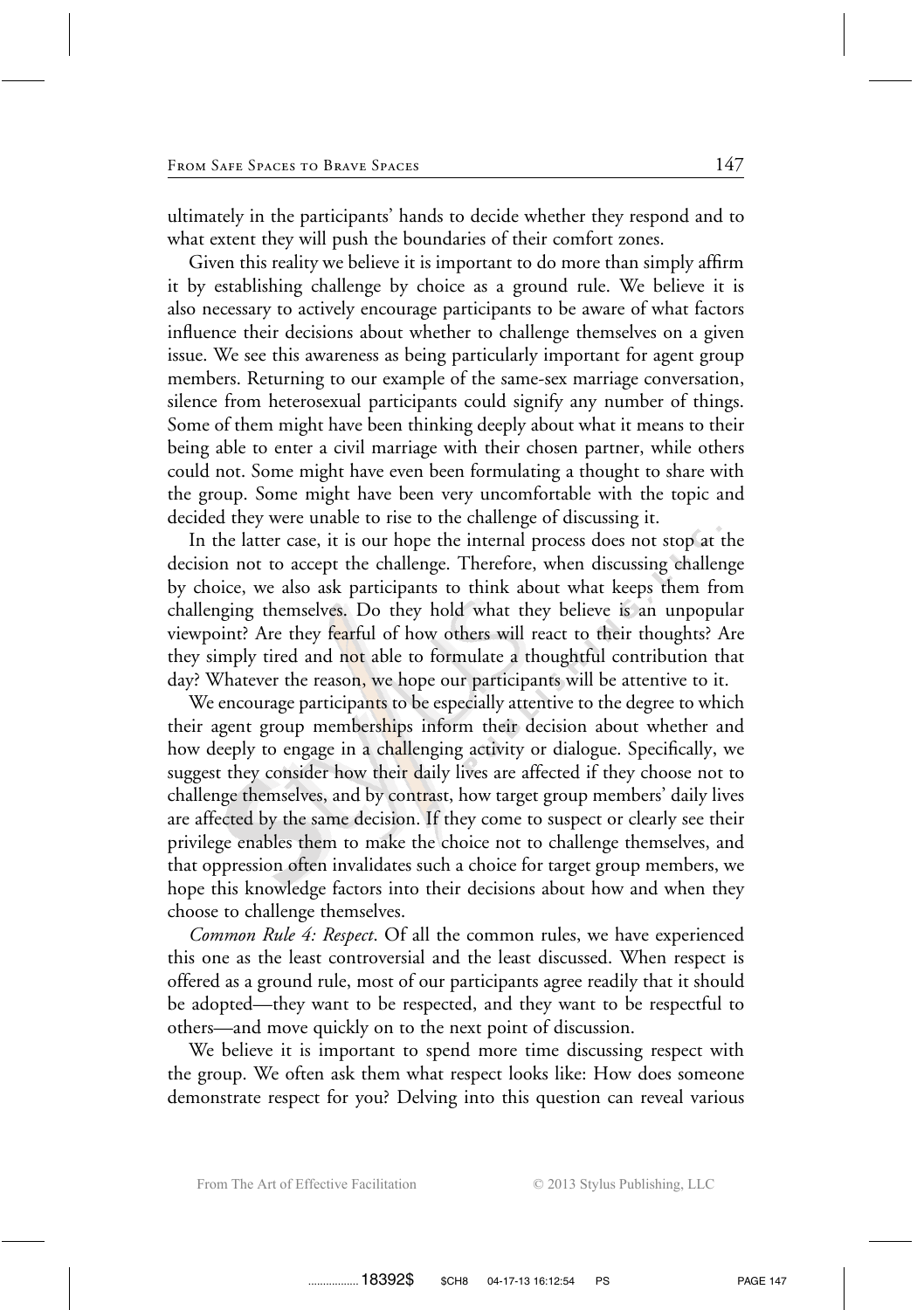cultural understandings of the term and mitigate assumptions participants bring with them about what kinds of behaviors are respectful. For example, participants will often say that interrupting someone who is speaking is a form of disrespect. As facilitators, we use this as an opportunity to demonstrate multipartiality (see Chapter 10) by affirming this particular understanding but also by acknowledging that in some cultural contexts interruption and talking over one another is welcome; we then invite participants to share any examples they might have from their own experiences. The objective here is not to lead participants to consensus but rather to support them in maintaining increased mindfulness of the different ways they can demonstrate respectfulness to one another.

We also circle back to the idea of controversy with civility when conversing about respect. Specifically, we ask participants to give an example of how they might firmly challenge the views of someone else in a respectful manner. By further discussing the examples, the group can develop more clarity about ways to firmly and respectfully challenge others and how to respond when they themselves are firmly and respectfully challenged. Such discussion is a potentially fruitful investment of time that can prevent students from automatically experiencing and interpreting challenges from others as acts of disrespect.

*Common Rule 5: No attacks*. The fifth and final of our common rules for creating brave spaces is closely connected to the previous rule of respect. Many of our students have described attacks as a form of extreme disrespect, a view we agree with and connect directly to our rejection of any form of violence as a viable means for advancing social justice. As with respect, we find this rule is usually agreed to speedily and, in the absence of facilitator intervention, without discussion.

Here again, we advocate for clarifying conversation. We typically ask our participants to describe the differences between a personal attack on an individual and a challenge to an individual's idea or belief or statement that simply makes an individual feel uncomfortable. These examples are always very instructive. Most of the examples participants identify clearly as attacks—''You're a jerk,'' ''Your idea is worthless,'' and so on—have never actually occurred in any session we have facilitated. However, those that are classified during this conversation as challenges—''What you said made me feel angry,'' ''I find that idea to be heterosexist,'' and so on—are ones that in our experience are regularly named as attacks later on by the recipients of the challenges. At this point, we have found it helpful to remind participants of the group's responses during this portion of the ground rules discussion;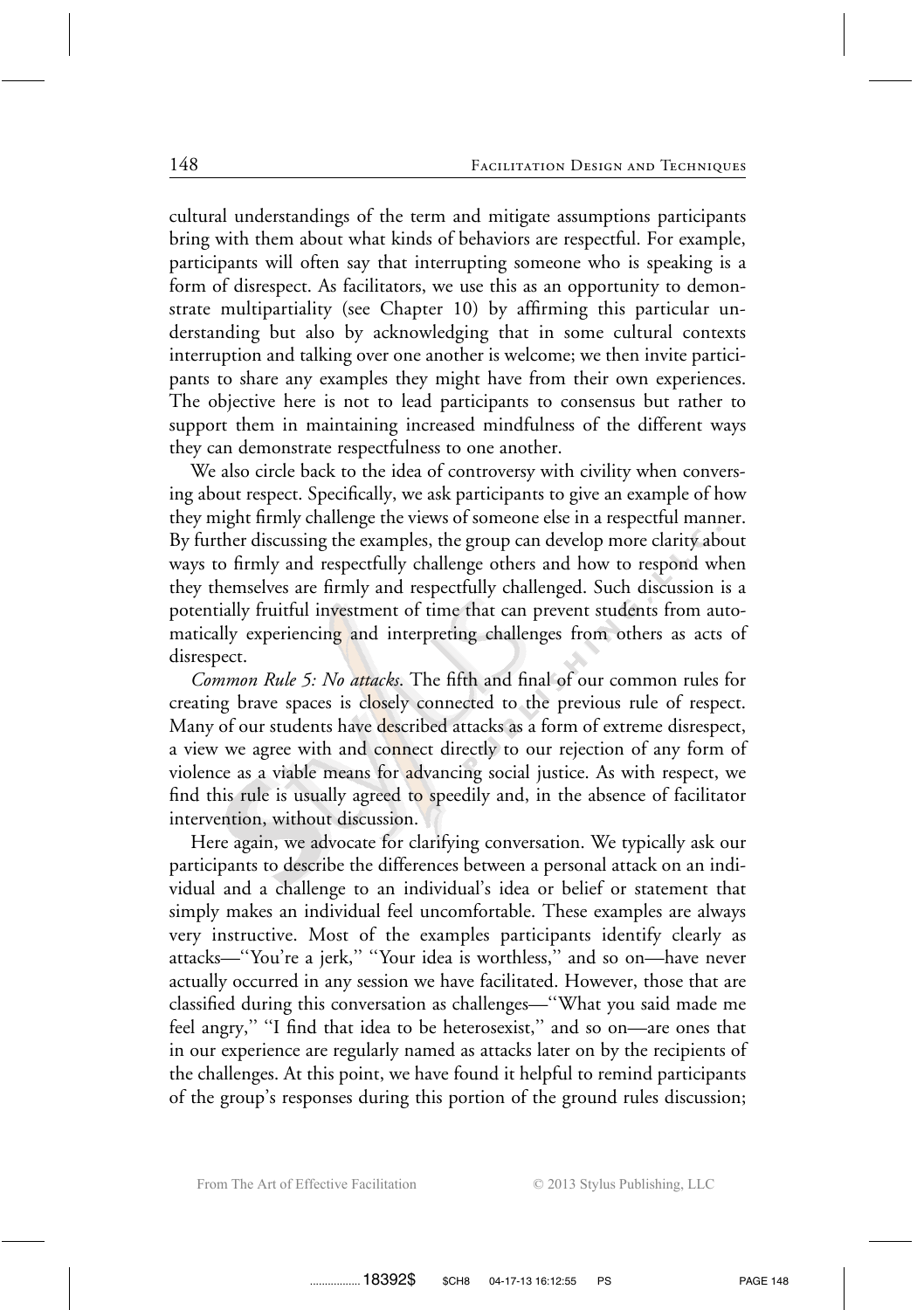doing so has helped participants remember that pointed challenges are not necessarily attacks, but the uncomfortable experience that may result can sometimes lead to a defensive reaction. The attention can then be turned away from the distraction of the nonattack and toward the roots of the defensive response—more often than not, a sense of threat to the privileges of one's agent group membership.

### **CONCLUDING THOUGHTS**

We have found that reframing ground rules to establish brave space is an asset to us in our work as social justice facilitators. It has helped us to better prepare participants to interact authentically with one another in challenging dialogues. Moreover, as compared to the idea of safe space, brave space is more congruent with our understanding of power, privilege, and oppression, and the challenges inherent in dialogue about these issues in socioculturally diverse groups. The feedback we have received from attendees at presentations (Arao & Clemens, 2006) and participants in workshops we facilitate including students, staff, and faculty—has been universally positive, and many have requested our assistance in learning and using the brave space framework in their own practice. Still, we recognize that brave space remains a relatively new framework with ample room for growth and refinement. Our evidence of its efficacy is primarily anecdotal. We believe qualitative and quantitative studies would be useful in measuring how brave space is experienced by participants in social justice educational efforts and how it influences their learning and participation in these settings. Further, we welcome your additional philosophical and theoretical analysis of the framework as articulated here, as we know that others will see and understand the strengths and shortfalls of brave space in ways we, as yet, do not. We look forward to continued engagement with you in our shared journey to develop ever more efficacious social justice facilitation practices.

#### **REFERENCES**

- Arao, B., & Clemens, K. (2006, March). *Confronting the paradox of safety in social justice education*. Educational session presented at the annual meeting of ACPA-College Student Educators International, Indianapolis, IN.
- Astin, H. S., & Astin, A. W. (1996). *A social change model of leadership development guidebook, version 3.* Los Angeles, CA: Higher Education Research Institute.